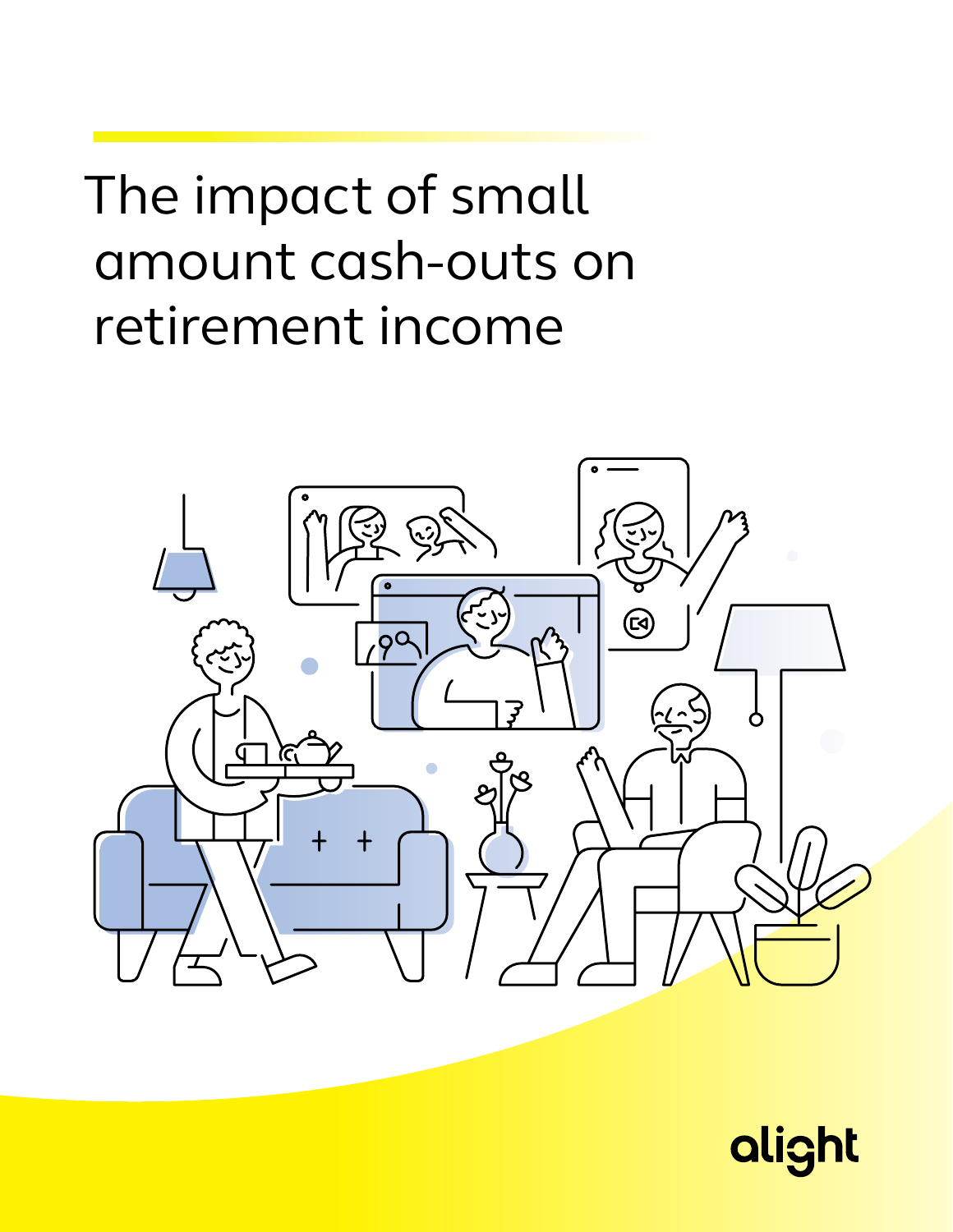## The current state of small cash-outs

Many of you may be familiar with the butterfly effect — the notion that small initial changes, like a butterfly flapping its wings, can create results that may majorly impact a later state or time. The term has been traced back to a short story where the main character travels back in time and steps on a butterfly, which, in turn, has a major ripple effect on the events thereafter. As the main character realizes he cannot alter his course of action, the story conveys two valuable lessons: little things may have great consequences and mistakes often cannot be undone.

These principles can also apply to saving for retirement. Due to the power of compound interest, seemingly small amounts that leak from accounts when people change jobs can cause major erosion to retirement nest-eggs down the line. Fortunately, new andinnovative ideas, such as auto portability, can help curb this leakage and preserve retirement assets.

This paper seeks to examine what people do with their 401(k) balances when they leave an employer and looks at the demographics of people who roll in balances to their new employers. We specifically highlight the behavior of those with small balances as people are much more likely to change jobs when they are younger<sup>1</sup> and have little saved for retirement.

## **Most people with small retirement accounts cash out their balances when they change jobs**

According to previous research at Alight, four out of every 10 people cashed out their balances after termination within a ten-year period.<sup>2</sup> Perhaps not surprisingly, the group most likely to cash out are those with the smallest balances — 80% of people who had an account of less than \$1,000 cashed out. Among people with balances between \$1,000 and \$5,000, nearly two-thirds cashed out.

#### **Post-termination behavior**

by balance size among individuals who terminated between 2008-20173

| Balance < \$1,000                 |        |     |     |     | . . |  |    |
|-----------------------------------|--------|-----|-----|-----|-----|--|----|
| at termination                    | 6% 11% |     | 80% |     |     |  | 3% |
| Balance                           |        |     |     |     |     |  |    |
| \$1,000-\$4,999<br>at termination | 10%    | 21% |     | 62% |     |  | 6% |
| Remain in plan<br><b>Contract</b> |        |     |     |     |     |  |    |
| Rollover                          |        |     |     |     |     |  |    |
| Cash-out                          |        |     |     |     |     |  |    |
| Combination                       |        |     |     |     |     |  |    |

<sup>1</sup> See, for example, Bureau of Labor Statistics, Number of Jobs, Labor Market Experience, and Earnings Growth: Results from a National Longitudinal Survey, which shows that individuals held an average of 12.3 jobs with almost half of them coming before age 24.

<sup>2</sup> Alight Solutions, Distributions from Defined Contribution Plans

<sup>&</sup>lt;sup>3</sup> Alight Solutions, Distributions from Defined Contribution Plans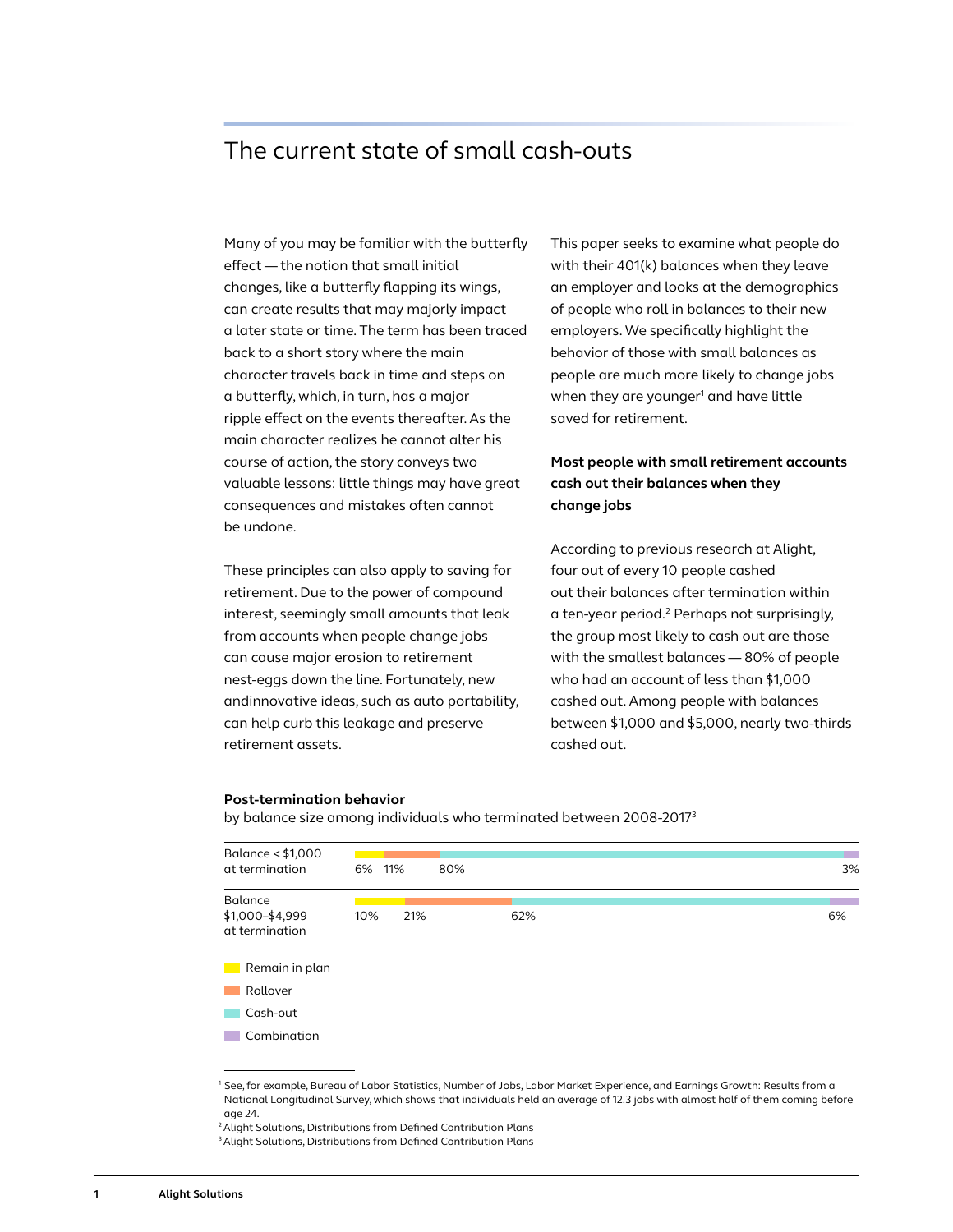# Rollovers rarely go to employer plans

Although we included both plan-to-plan rollovers and IRA rollovers in the "rollover" category, the amounts are hardly equal. Overall, the dollars rolled into IRAs outnumber those going into new employer plans by a factor of roughly 10-to-1. Among people with balances less than \$1,000 at termination, 1.7% rolled money into their new employer's plan, and among those with balances between \$1,000 and \$4,999, 3.9% had a plan-toplan rollover.4

Examining 2.5 million actively employed participants on our recordkeeping platform, we find that 7% have money in their account that was rolled in from a prior employer's plan.5 Most roll-in transactions take place among new hires. Of the participants hired in 2019, 3.6% rolled in money by year-end. In addition to tenure, age has an impact on roll-in behavior. Workers in their 20s are least likely to roll in money, followed closely by those who are in their 60s. Workers in their 30s were most likely to roll in balances.

#### **Percentage of participants rolling in balances in 2019** by age and tenure

|                | Under 30 | 30-39        | 40-49   | 50-59   | $60+$   |
|----------------|----------|--------------|---------|---------|---------|
| 2019           | $2.4\%$  | $4.7\%$      | $4.3\%$ | $4.0\%$ | $2.6\%$ |
| 2018           | $1.1\%$  | $2.5\%$ 2.3% |         | $2.1\%$ | $1.3\%$ |
| 2017 and prior | $0.3\%$  | $0.5\%$      | 0.4%    | $0.4\%$ | 0.3%    |

Income is also correlated with roll-ins. People with higher compensation were much more likely to roll-in balances. New hires making at least \$80,000 were more than 8 times more likely to roll-in balances than new hires making less than \$40,000.

#### **Percentage of participants rolling in balances in 2019**

by pay and tenure

|                | < \$40K |         | \$40-59K \$60-79K \$80-99K |                   | \$100K  |
|----------------|---------|---------|----------------------------|-------------------|---------|
| 2019           | $1.0\%$ | $3.4\%$ |                            | 5.8% 8.3%         | $8.3\%$ |
| 2018           | $0.7\%$ |         |                            | $1.6\%$ 2.9% 3.3% | 4.0%    |
| 2017 and prior | $0.2\%$ | $0.3\%$ | $0.5\%$                    | $0.7\%$           | $0.7\%$ |

<sup>4</sup> Among those who terminated employment between 2008-2017. Source: Alight record keeping data.

<sup>5</sup> As of January 1, 2020.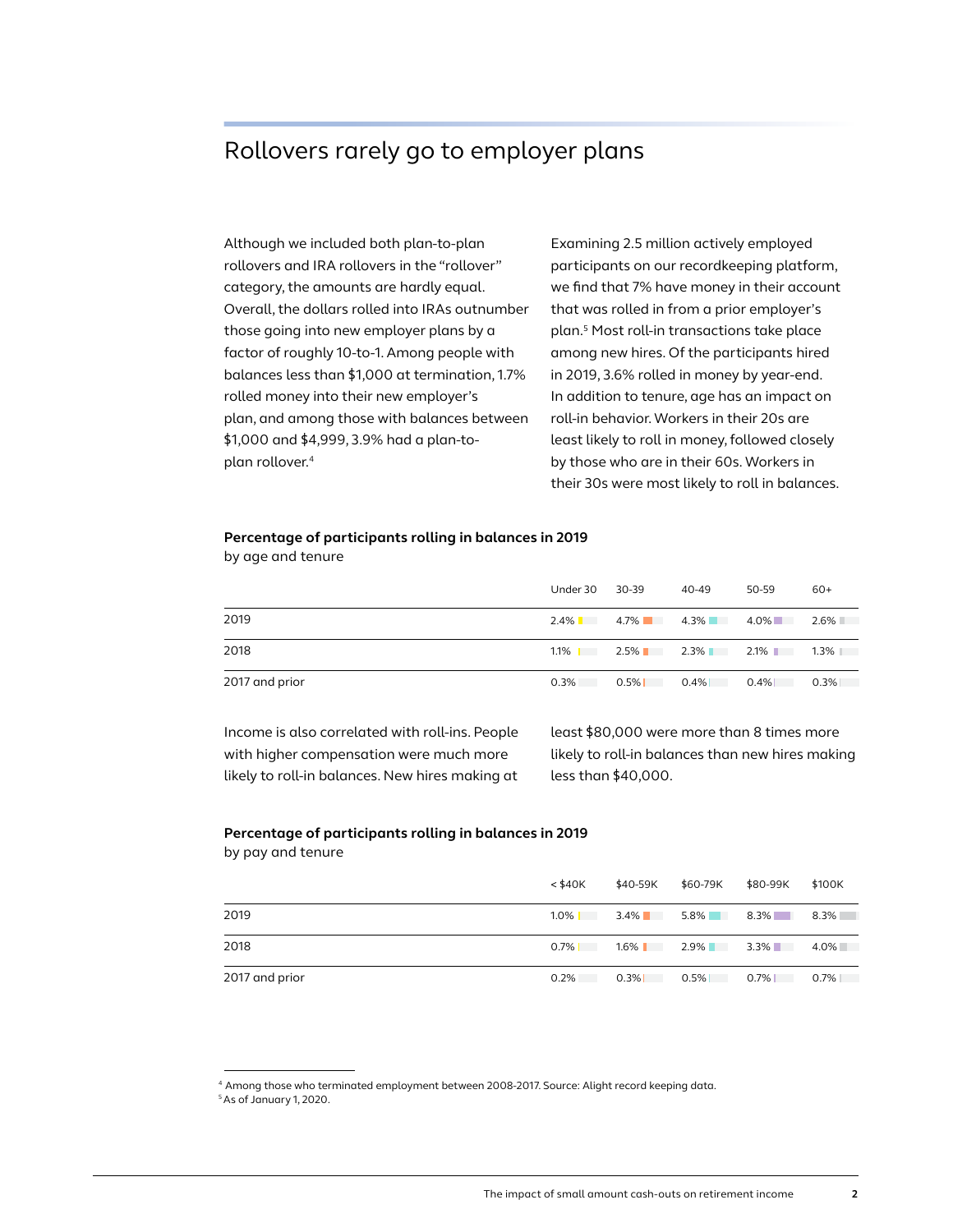# Small cash-outs now can translate to large losses in future income

Data shows that young people with small balances are least likely to roll over retirement accounts and most likely to cash out their retirement accounts when changing jobs. To illustrate the impact these cash-outs can have on future retirement income, we projected the retirement accounts for a new-to-the-workforce employee.<sup>6</sup>

Consistent savings throughout the working career can produce a sizeable retirement account. In fact, if we assume no leakage, the projected balance at age 67 can be almost \$500,000. Simply taking one early cash-out can have damaging consequences, while taking three small post-termination cash-outs can lead to a nearly 20% reduction in a projected age 67 balance.

| One cash-out at age 24<br>of \$3,000 leads to:              | a \$23,000 (5%) loss in projected age 67 balance (roughly half a<br>year of additional working wages)     |
|-------------------------------------------------------------|-----------------------------------------------------------------------------------------------------------|
| An additional cash-out<br>at age 26 of \$4,500<br>leads to: | a \$56,000 (12%) overall loss in projected age 67 balance<br>(roughly 1 year of additional working wages) |
| A third cash-out at age                                     | a \$91,000 (19%) overall loss in projected age 67 balance                                                 |
| 28 of \$5,000 leads to:                                     | (roughly 1.5 years of additional working wages)                                                           |

### **Impact of cash-outs on projected retirement accounts**

| No cash-outs             |                                      |         |         |
|--------------------------|--------------------------------------|---------|---------|
|                          | \$484K                               |         |         |
| 1 cash-outs              |                                      |         |         |
|                          | \$416K                               | \$3K    | \$20K   |
| 2 cash-outs              |                                      |         |         |
|                          | \$428K                               | \$7.5K  | \$48.5K |
| 3 cash-outs              |                                      |         |         |
|                          | \$393K                               | \$12.5K | \$78.5K |
| <b>I</b>                 | Projected retirement account balance |         |         |
| Early cash-out amount(s) |                                      |         |         |

**Lost retirement balance due to early withdrawal(s)** 

<sup>6</sup> For purposes of these projections, we assumed that a 22-year-old starts saving at 3% and escalates 1% each year to 6%. The plan matches 50 cents-per-dollar on the employee contributions. Contributions are made throughout the year. Interest was assumed to be 5% per year. The individual's initial compensation was \$25,000 and grew by 2% each year. Retirement was assumed to be at age 67. Unless otherwise stated, no other leakage occurred from the account.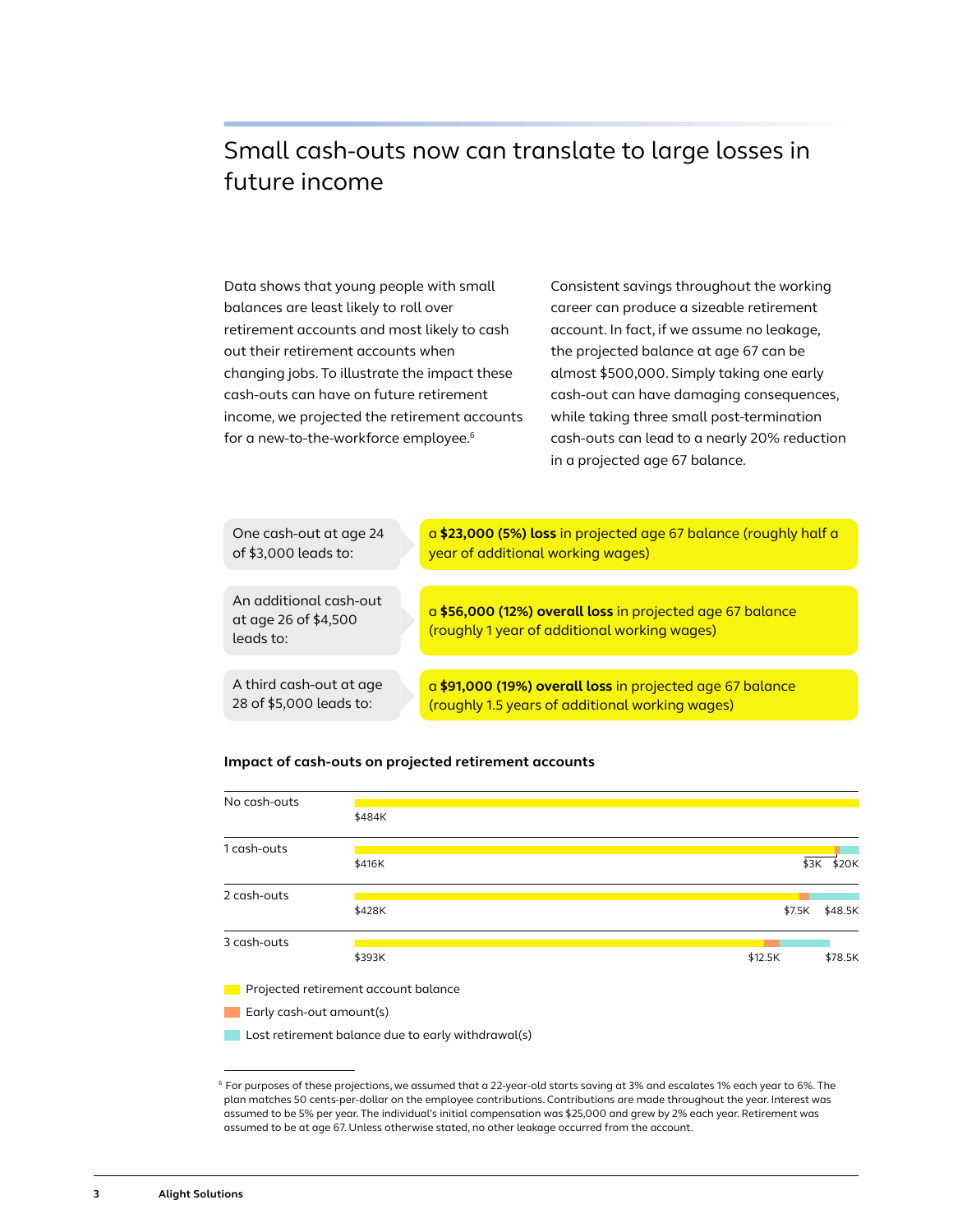# Small cash-outs now can translate to large losses in future income

As disheartening as these numbers are, they may paint an overly optimistic picture of the situation for at least two reasons:

- 1. First, these projections assumed a modest net-of-fees return of 5% per year. Alight's 2020 Universe Benchmarks shows that for the decade of the 2010s, the median return earned by participants was almost twice that. Higher returns would make the impact of the early cash-outs even more profound. For example, if we assumed the person earned 7% each year, the impact of the three cash-outs would be almost \$200,000; a 25% reduction in projected retirement income.
- 2. Second, the amounts shown for the cash-outs do not reflect the impact of any taxes or withholding. Generally speaking, taxes on 401(k) balances are treated as income and would incur federal and state taxes. Most of the time, people who take money out pre-retirement are also charged a 10% penalty tax. So, if anything, the amounts shown for the cash-outs in the projection can be viewed as an overstatement of the money the person would receive.

#### **Cash-out impact by annual interest earned**

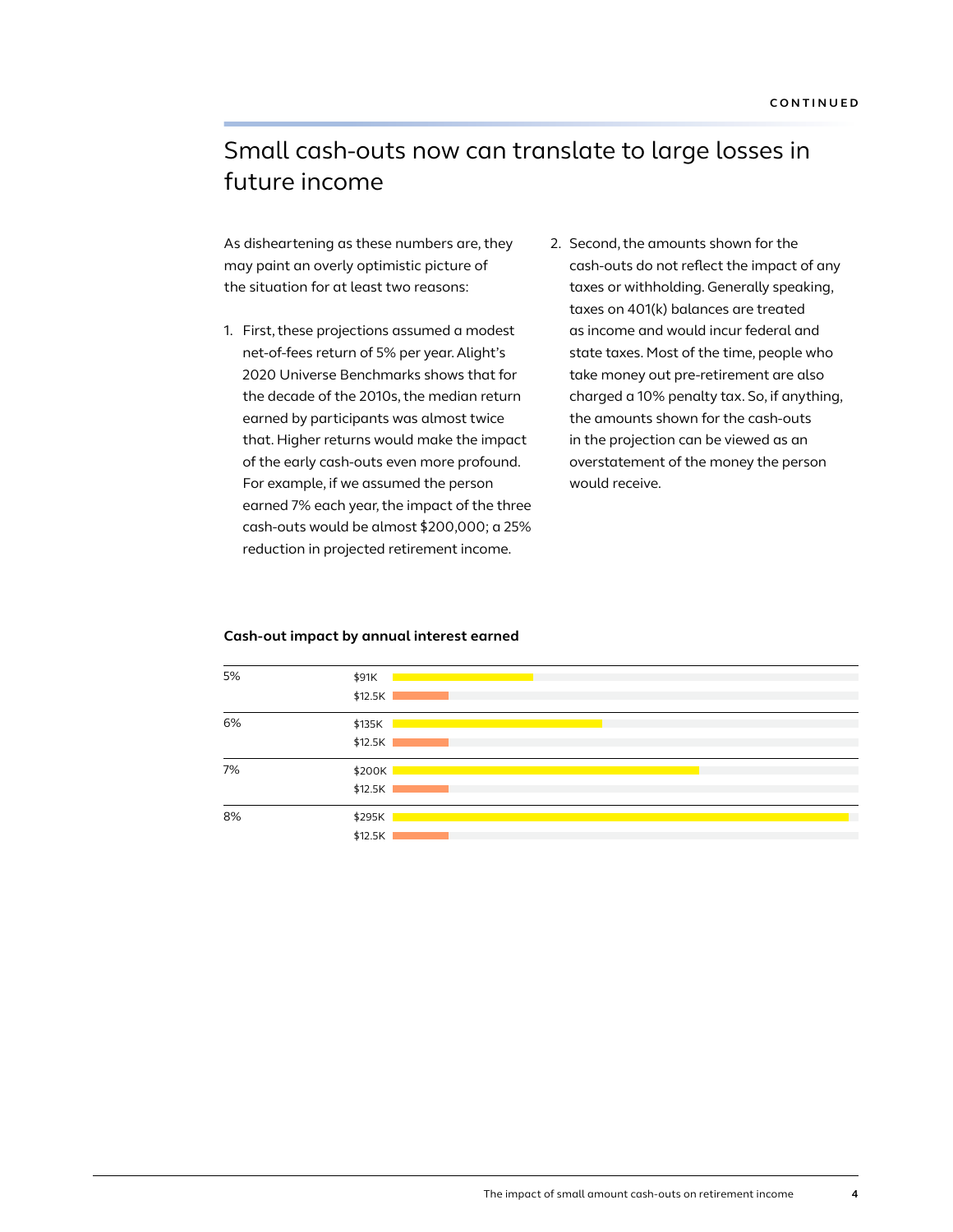# New tools may help reduce this leakage

One reason for the high prevalence of small amount cash-outs is the fact that most plans will automatically cash out terminated employees with vested balances under \$1,000.7 In other words, if people with a few hundred dollars in their account do nothing, they will be paid their balances and will no longer participate in the plan. About 60% of companies will also force out participants with balances between \$1,000 and \$5,000, but legal rules require the amounts to be distributed to IRAs instead of cash to the individual.<sup>8</sup>

Fortunately, there are emerging tools that can make it just as easy for participants to have their retirement accounts follow them from employer to employer. Retirement Clearinghouse (RCH) offers a solution called RCH Auto Portability. Auto portability is the routine, automated transfer of small accounts from a former employer's plan to a current employer's plan. This creates a new default option for employees to provide an easy path to keep assets earmarked for retirement. This also benefits plan sponsors as auto portability will help reduce uncashed checks and missing participants while ultimately driving higher account balance averages. Alight Solutions is pleased to be an early adopter of RCH Auto Portability, and it is our hope that this feature will be likethe proverbial flapping of the butterfly's wings — a small, almost unnoticeable item that can have major implications for the future.



<sup>7</sup> Alight Solutions 2019 Trends & Experience in Defined Contribution Plans report that shows 96% of plans will force out former employees with vested balances of less than \$1,000.

<sup>&</sup>lt;sup>8</sup> Alight Solutions, 2019 Trends & Experience in Defined Contributions Plans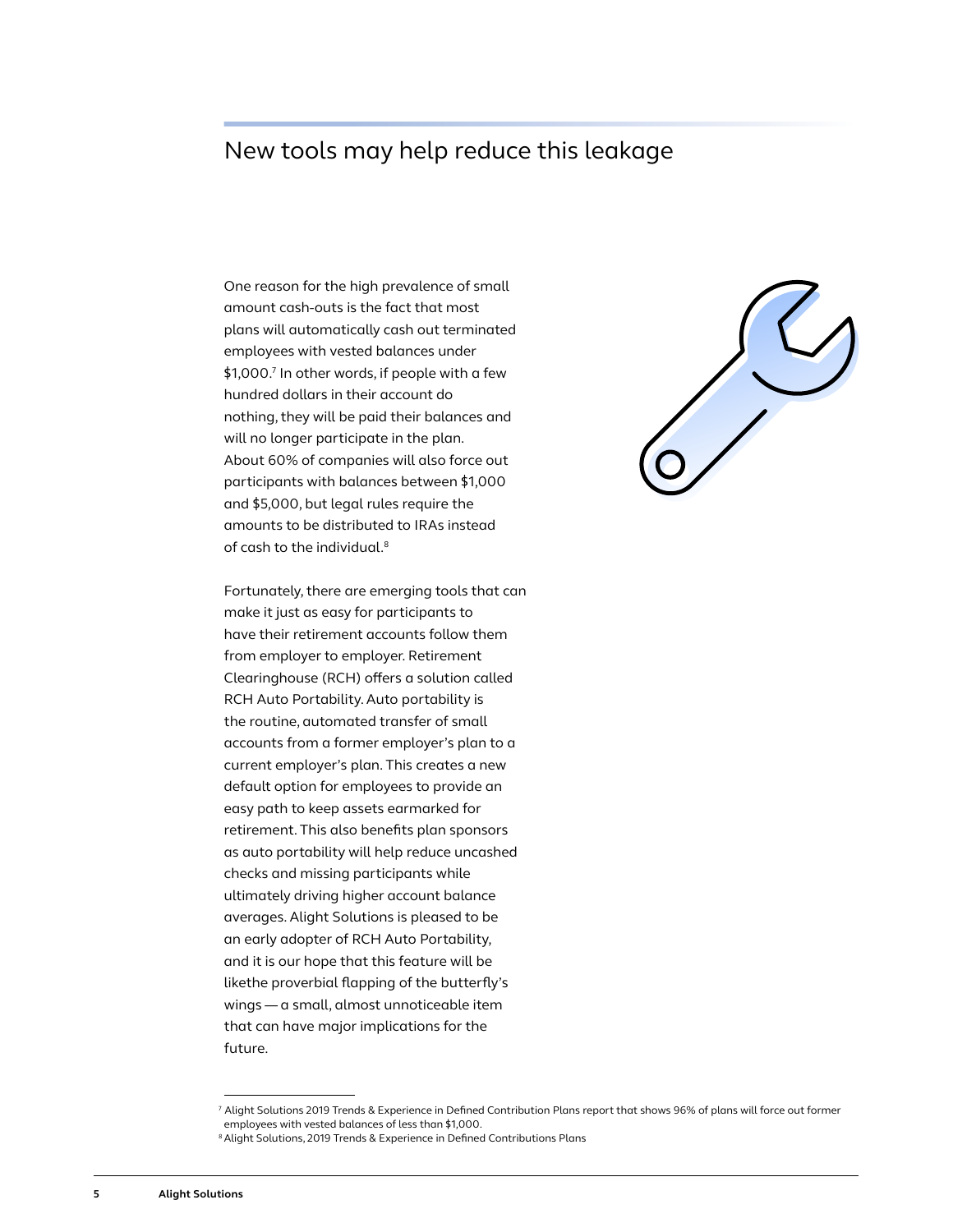#### Rob Austin, FSA

Vice President, Head of Research +1.704.791.6048 [rob.austin@alight.com](mailto:ray.baumruk%40alight.com?subject=)

## Anthony DePalma, ASA

Senior Manager, Product Strategy and Research +1.980.771.5166 anthony.depalm[a@alight.com](mailto:laine.thomas%40alight.com%20?subject=) 

## Landis Cullen

Senior Manager, Public Relations +1.312.505.6694 landis.cullen[@alight.com](mailto:christin.devcich%40alight.com?subject=)

The information contained herein and the statements expressed are of a general nature and are not intended to address the circumstances of any particular individual or entity. Although we endeavor to provide accurate and timely information and use sources we consider reliable, there can be no guarantee that such information is accurate as of the date it is received or that it will continue to be accurate in the future. No one should act on such information without appropriate professional advice after a thorough examination of the particular situation.

© 2021 Alight Solutions